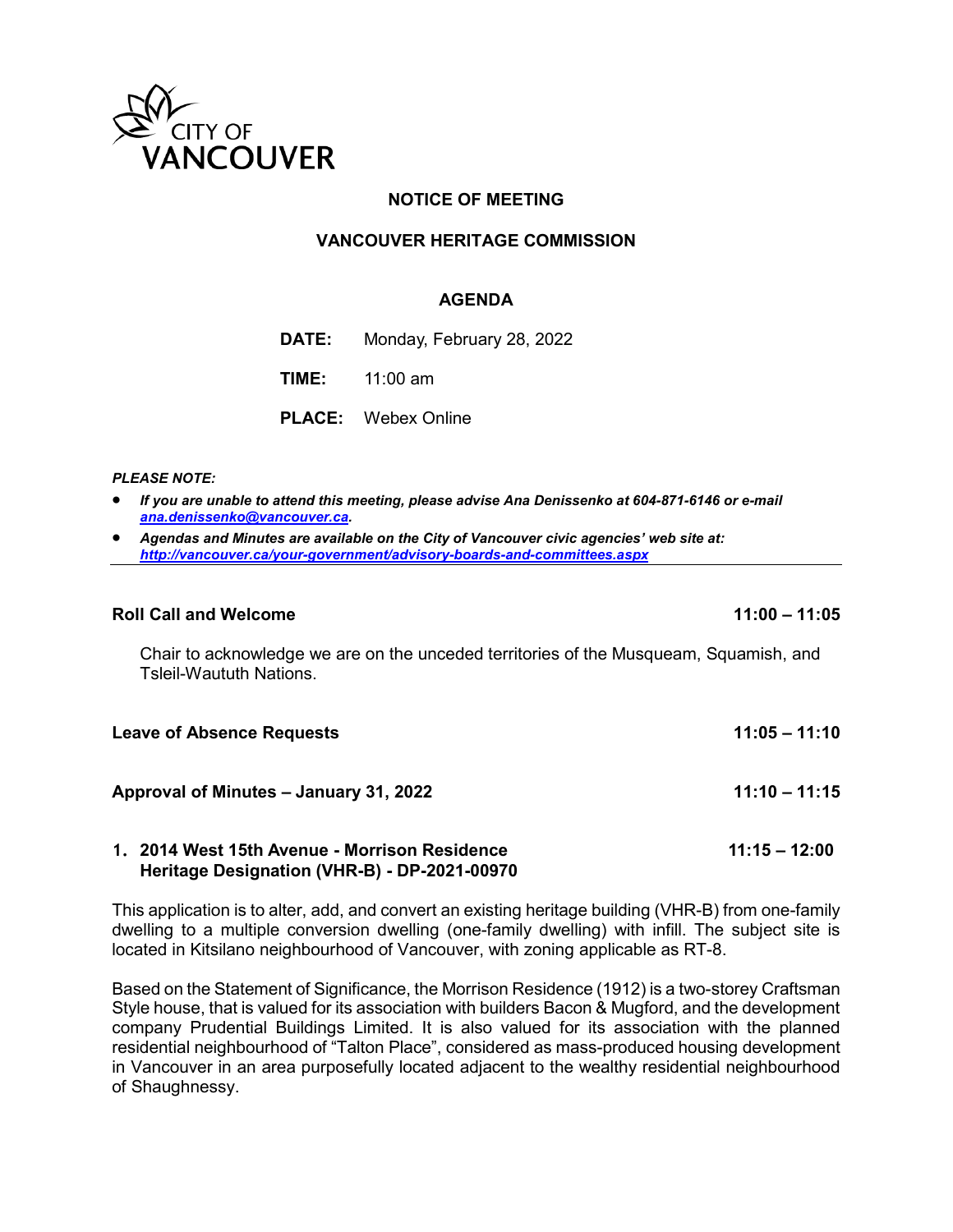A Heritage Conservation Plan has been prepared by Schueck Heritage Consulting, alongside architectural drawings that were prepared by Metric Architecture. The primary conservation treatment is rehabilitation that includes, but not limited to: relocation towards side (west) property line; selective demolition at rear elevation to accommodate proposed addition, and reconstruction of basement level with raised height; construction of infill one-family dwelling at rear of the site; and, repair and restoration of the sleeping porch, as well as other heritage elements of the building that are missing, heavily deteriorated, or salvaged prior to relocation.

The applicant is seeking for heritage provisions in exchange for the designation of the exterior and structure of the Morrison Residence, including a Restoration Covenant that will be registered on title.

## **Issues:**

- 1. Heritage Conservation Plan, in particular:
	- i. Proposed alterations to the heritage buildings (relocation, selective demolition, and proposed additions;
	- ii. Compatibility of the proposed addition to the heritage buildings, as well as the compatibility of the proposed infill at the rear of the site;
	- iii. Proposed level of structural retention, authenticity, and integrity of characterdefining elements
- 2. Heritage designation of exterior and structure of the Morrison Residence, in exchange for bonus density of up to 10%.
- **Staff:** Elijah Sabadlan, Heritage Planner Shadi Sajjad, Development Planner

# **Applicant:**

Ahmad Mahlooji, Pavilion Ventures Sheridan MacRae, Metric Architecture

Brandon Todd, Metric Architecture Julie Schueck, Schueck Heritage Consulting

**Attachments:** Conservation Plans, Architectural Drawings

## **2. 2048 Pandora St. - Cooper Cottage, (VHR-B) 12:00 – 12:45 2054 Pandora St - Mah House, (VHR-C potential) Rehabilitation of two residential heritage buildings DP-2020-00902**

This application is proposing an infill and multiple conversion dwelling at the subject site that includes two residential heritage buildings – the Cooper Cottage (VHR-B) at 2048 Pandora Street, and the Mah House (VHR-C potential) at 2054 Pandora Street. The site is in the RM-3A zone of the Grandview-Woodland neighbourhood of Vancouver.

The Cooper Cottage (1906) and Mah House (1908) are valued for their association to early residential development of Cedar Cove, both constructed by father and son team Eli and Willian J. Beam. Despite numerous alterations over the years, the residential buildings retain the integrity of their original form, scale and massing.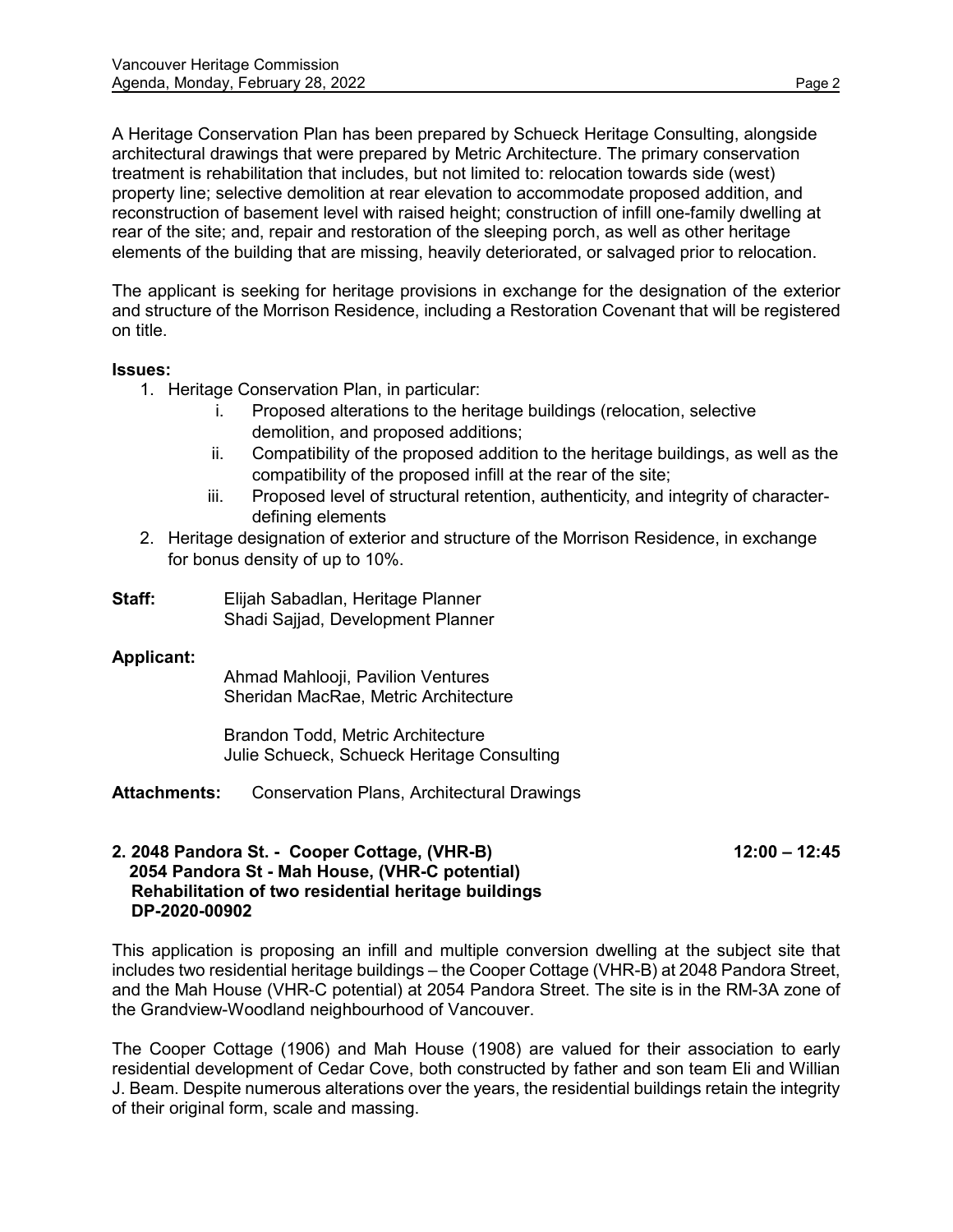The Heritage Conservation Plans (August 2021) for the two buildings were prepared by John Atkin, based on the Statements of Significance by Ance Building Services. The architectural drawings were prepared by DF Architecture (October 2021). The proposal includes the rehabilitation of the heritage buildings, including, but not limited to: relocation towards front property line; selective demolition at rear and/or side elevations to accommodate proposed addition, and infill at rear of the site; reconstruction of basement and other heritage elements of the building that are missing, heavily deteriorated, or salvaged prior to relocation.

The applicant is seeking for heritage provisions in exchange for the addition of Mah House to the Vancouver Heritage Register, and for the conservation and protection of the two heritage buildings through a Restoration Covenant that will be registered on title.

## **Issues:**

- 1. Heritage Conservation Plan, in particular:
	- i. Proposed alterations to the heritage buildings (relocation, selective demolition, and proposed additions;
	- ii. Compatibility of the proposed addition to the heritage buildings, as well as the compatibility of the proposed infill at the rear of the site;
	- iii. Proposed level of structural retention, authenticity, and integrity of characterdefining elements
- **Staff:** Elijah Sabadlan, Heritage Planner Ji-Taek Park, Development Planner
- **Applicant:** Rick Michaels Zubin Billimoria, DF Architecture John Atkin, John Atkin History & Research

# **Attachments:** Conservation Plans, Architectural and Landscape Drawings

## **3. Statement of Significance and Vancouver Heritage Register 12:45 – 1:00 Subcommittee Report**

The report from the Statements of Significance and Vancouver Heritage Register Subcommittee meeting of February 7, 2022 will be presented. The report contains summaries of the SoS Subcommittee feedback on the two Statements of Significance reviewed at this meeting.

**Staff:** Maxine Schleger, Heritage Planning Analyst

**Attachments:** SoS Subcommittee Report to Vancouver Heritage Commission

# **5. New Business 1:00 – 1:30**

# **ADJOURNMENT**

## **Next Meeting:**

| DATE: | Monday, March 28, 2022 |
|-------|------------------------|
| TIME: | $11:00$ am             |